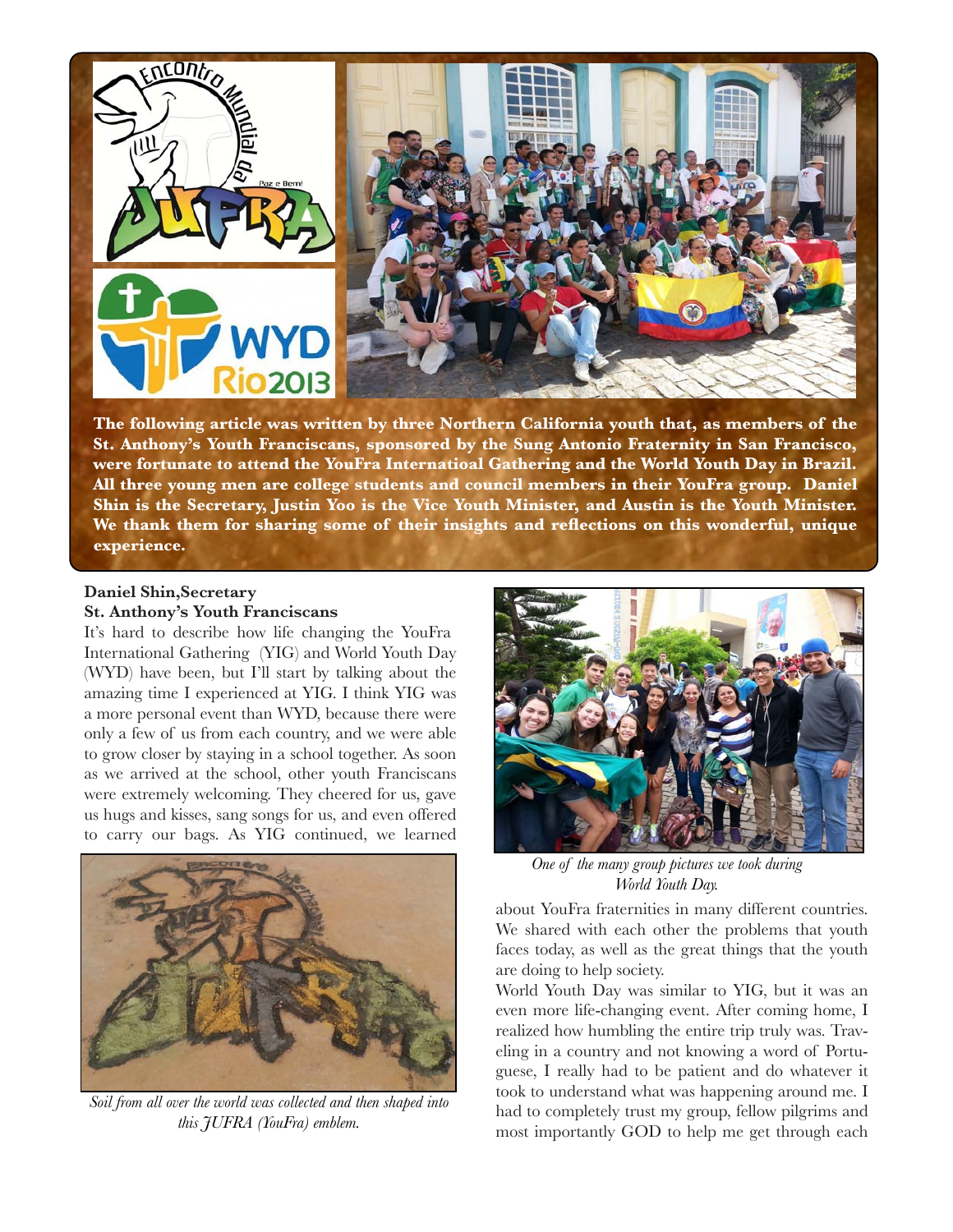day. It was an incredibly fun experience, but it was definitely a difficult journey. There were many situations where I felt scared and vulnerable, but I've learned so much from each of these situations. I got to meet people from all over the world, try new foods, see amazing sites, communicate with a jumbled mix of English, Portuguese and body language, see the Pope, find close friends, dance and sing songs, and become closer with God. I wouldn't have spent my time in Brazil any other way.



*A picture from our tour of Sao Jao Del Rei, a historic town known for its gorgeous churches.*

## **Justin Yoo Vice Youth Minister St. Anthony's Youth Franciscans**

The YouFra International Gathering was from the start a welcoming experience, with people from a multitude of nations ready to greet us as we got off the bus. After settling in, we immediately left for a concert, featuring both Christian music and local music.

After experiencing the local dances and music, we went back to the school where the groups of different nations sat with each other and bonded, working through language barriers as best we were able. The next days were full of talks and presentations from some of the YouFra groups. We took a tour of the neighborhood, which had many churches and many art exhibits. The final night, all the nations present did a cultural presen-



*Our host family: Pinheiro, Taina, and Lourdiha (The son, Tauan, took the picture)*

tation and the night ended in dance. The next morning, after a short ending speech, we departed for WYD.

Upon arriving at our destination, we waited to go to our host homes. Our host family was very accommodating, warm, considerate and genuine. Luckily, out of the family of four, three could speak English. They made the whole experience much better, even giving a tour of the neighborhood and advice on travel. Thanks to them, we had more chances to experience the local cuisine.

WYD was spiritually up-lifting. In the morning, we would go to a meeting place divided up by language. The first thing after every breakfast was a catechesis where a bishop gave us insight into our Catholic spirituality. We followed it up with a discussion, where we talked with people from around the world. We wrapped up morning activities with a Mass. On the first day, we mostly spent our time at the pilgrim center waiting to get our pilgrim kits, and there was music and dancing, along with an open church to pray or meet new people. As Asians are very rare in Rio de Janeiro, and apparently in South America in general, we were asked for many pictures. Our Venezuelan friends from YIG helped us out with those. On the second day, the main event would be the mass at night at Copacabana, a landmark of Rio. The rosary was said in five languages, which was inspiring, and performances by talented singers from many different nations. The feeling of fellowship in God transcended language and brought the crowd a feeling of unity. This feeling was present once again on the next day, when the people gathered saw the Pope arrive, who was amazing. On the second to last day was to be a long hike to a special location where we would once again see the Pope and have Mass, and where the next

> location of the WYD would be announced, but due to the un characteristic rainy weather making the location too muddy, it was changed to Copacabana, and a new walk was made to keep tradition, The walk displayed Rio in all its various faces; the beautiful beaches, the crowded streets, the gentle parks and roads, and even a favela (shanty town), and the walk ended with a teeming Mass singing in praise, which continued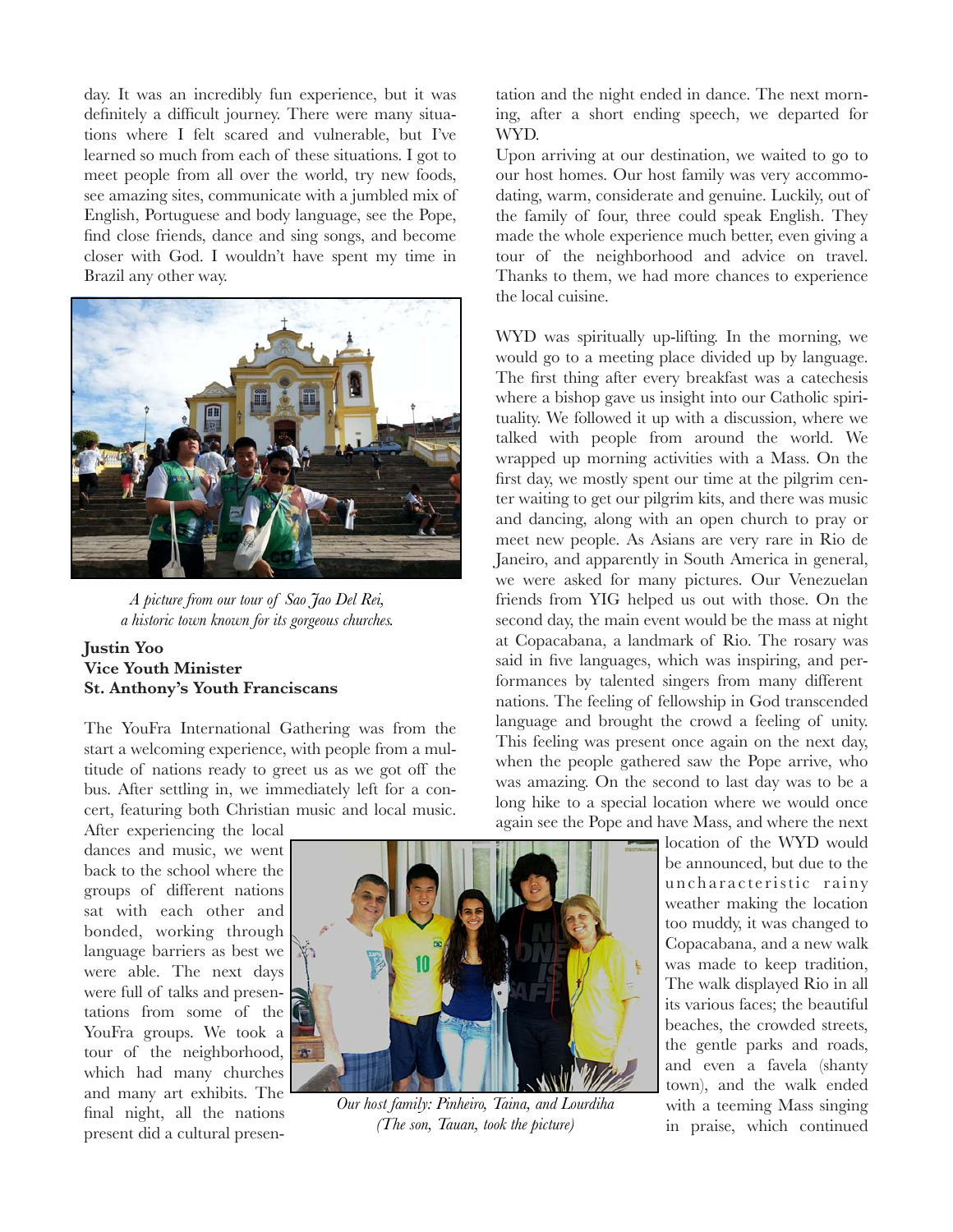long into the evening. The next day, we celebrated Mass one last time with the Pope, who presided over a record 3 million people, the largest Catholic gathering ever, and then we departed back for the States. WYD



*This was our catechesis site (Imaculada Conceicao Parish), where we met every morning with other English-speaking Pilgrims.*



*We were very popular for pictures, as you can tell!*



*People from all over the world came up to us asking for pictures. It was like we were movie stars!*

was an awesome and humbling experience that showed me just how many other people hold as strong a faith in God as I do, and how we as Christians are not alone; we have all our brothers in Christ all around the world.



*We did some sight-seeing as well. This is Jardim Botanico, Rio's world-famous botanical garden.*

## **Austin Yoo Youth Minister St. Anthony's Youth Franciscans**

Rather than focusing so much on the details and individual events of YIG, I think my YIG experience can be comprehensively summed up in one simple story. At the gathering, I met a man named Luiz, a truly amazing individual from Panama who quickly became a lasting inspiration and influence on me. During the three days I spent with him I never saw him without a huge smile on his face. He danced and praised with all his heart, and brightened our days

with a genuine warmth that seems so hard to find in this day and age. He always greeted me with a hug, told me all sorts of tales about his life back at home, and when I was sick he would constantly check on me to see if I was doing better. Even when someone stole his brand new electronic tablet (which are much more expensive in Panama than in America), instead of becoming understandably stressed or angry, he kept that same ear-to-ear grin and said "Things like that don't matter. I can always replace them. What's important is this time I have with all of you, because this is an irreplaceable experience with very beautiful people. So no matter what I am happy to be here".

His unfazed, ever-thankful attitude simply blew me away. How could he wholeheart